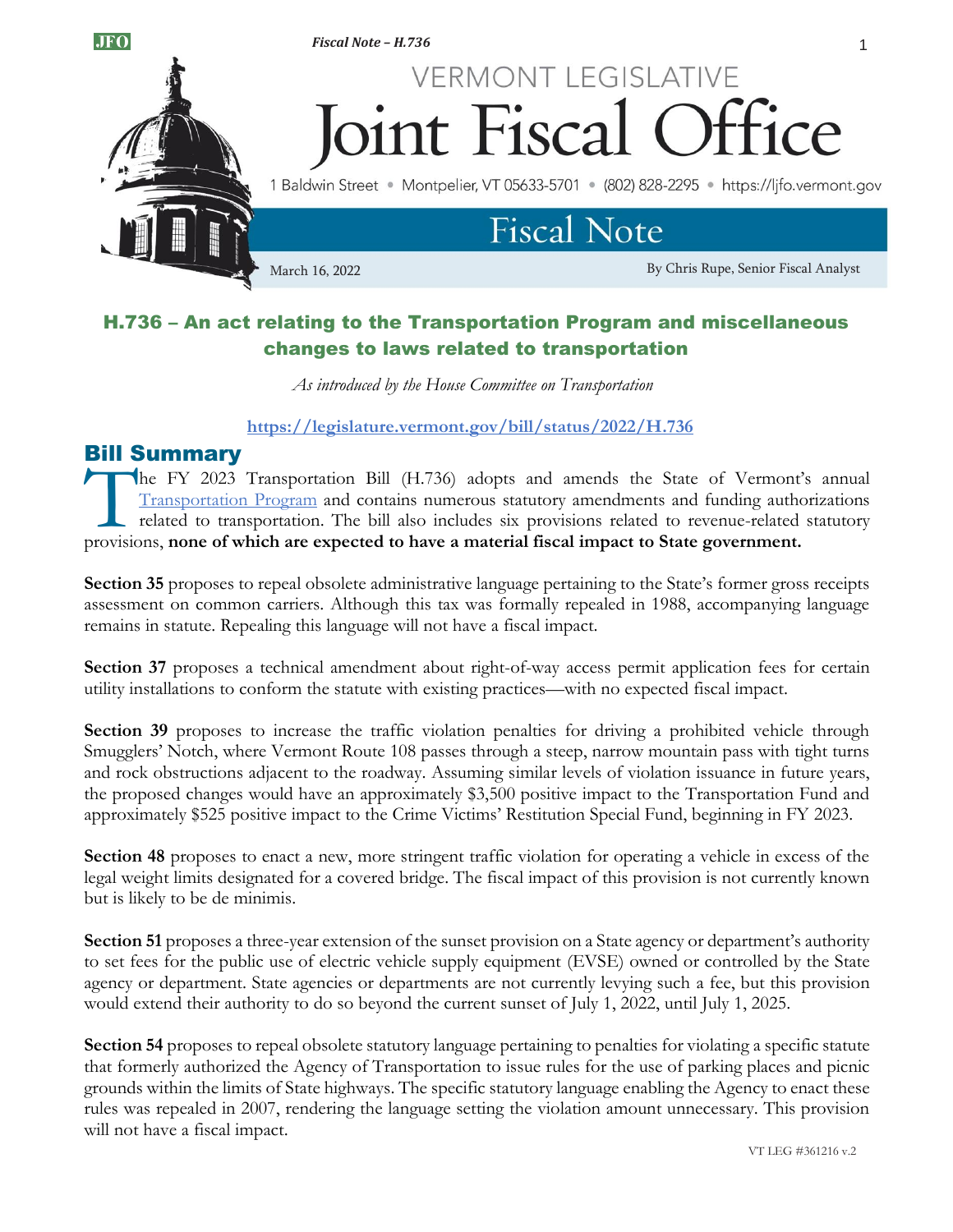# Sec. 35: Repeal of Obsolete 5 V.S.A. Chapter 5

Act 160 (1988) previously repealed the gross receipts assessment on common carriers that was formerly authorized in 5 V.S.A. § 63. Although Act 160 repealed this assessment more than three decades ago, the accompanying administrative language contained elsewhere in chapter 5 ( $5 \text{ V.S.A. }$  §§ 64 - 67) remains in statute. This language, proposed by the Agency of Transportation, is intended to repeal obsolete statutory provisions and will not have a fiscal impact.

# Sec. 37: Section 1111 Right-of-Way Access Permits

Section 37 proposes to amend  $19 \text{ V.S.A.} \{(1112(b)(2) \text{ to clarify that the $100 application fee for right-of-way})\}$ access permits (often known as "[Section 1111 permits](https://legislature.vermont.gov/statutes/section/19/011/01111)") for utility installations that directly connect to the State highway subsurface stormwater system shall be assessed on a per-application, rather than perconnection, basis. This language is a technical amendment that conforms the statute to the existing practices of charging application fees on a per-application basis, regardless of how many connections are contained within the application, and clarifies that permits for stormwater connections are issued for connections to the subsurface stormwater system only (e.g., drains, pipes). A representative from the Agency of Transportation testified to the House Transportation Committee on February 16, 2022, that these applications are relatively infrequent (approximately 10 applications over the last six years) and seldom involve more than one connection to the stormwater system. As this amendment does not change current practices, it is not expected to have a fiscal impact.

# Sec. 39: Smugglers' Notch Prohibited Vehicle Violations

Section 39 proposes to amend [23 V.S.A. §](https://legislature.vermont.gov/statutes/section/23/013/01006b) 1006b to:

- Change the definition of "prohibited vehicles" that are restricted from operating on the Smugglers' Notch segment of Vermont Route 108 from "commercial vehicles" to "single-unit motor vehicles over 40 feet in length and combination vehicles over 45 feet in total length";
- Increase the civil penalty for driving a prohibited vehicle on the Smugglers' Notch segment of Vermont Route 108 from \$1,000 to \$1,500;
- Increase the civil penalty for violations that result in substantially impeding the flow of traffic on Vermont Route 108 from \$2,000 to \$3,000;
- Subject both the operator of the vehicle and the operator's employer to the civil penalties for these violations (unless they are the same person); and,
- Exempt law enforcement, fire, emergency medical services, and search and rescue vehicles involved in training or response from the definition of prohibited vehicles.

The Agency of Transportation is proposing these changes to clarify the dimensions of prohibited vehicles that are likely to get stuck on this roadway and discourage future incidences of traffic obstructions.

#### **Traffic Violation Revenue**

Revenue from violating the vehicle restrictions through Smugglers' Notch is allocated as follows:

- 1) The civil penalties generated from violations are deposited into the Transportation Fund per  $19 \text{ V.S.A.}$  $$11(1).$  $$11(1).$
- 2) The Judicial Bureau assesses a surcharge equal to 15% of the penalty imposed for the offense, rounded upward to the nearest whole dollar, which is deposited in the Crime Victims' Restitution Special Fund (per 13 V.S.A.  $\binom{7282(a)(9)}{2}$ .
- 3) In addition to those penalties and surcharges, the Judicial Bureau assesses a surcharge of \$47 for any offense or violation, of which \$29.75 is deposited in the Victims Compensation Special Fund, and of which \$10 is deposited in the Domestic Violence and Sexual Violence Special Fund (per 13 V.S.A. § [7282\(a\)\(8\)\(D\)\)](https://legislature.vermont.gov/statutes/section/13/223/07282). The remaining \$7.25 is deposited in the General Fund.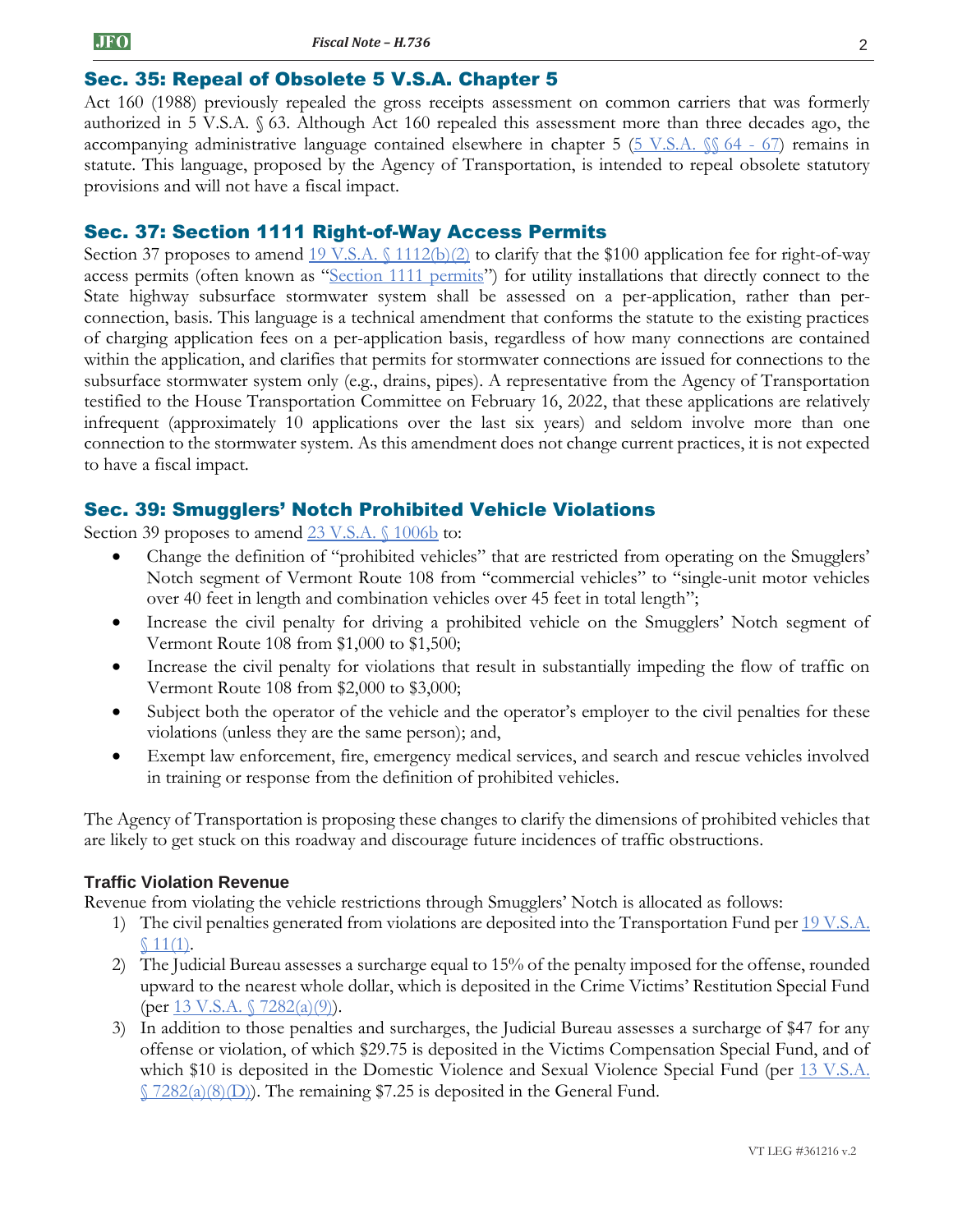| Table 1: Current and Proposed Penalty Revenue -<br>Smugglers' Notch Prohibited Vehicle Violations – 23 V.S.A. § 1006b(b) |                                      |                                                                    |                                                              |                                                                                |                        |              |  |  |  |
|--------------------------------------------------------------------------------------------------------------------------|--------------------------------------|--------------------------------------------------------------------|--------------------------------------------------------------|--------------------------------------------------------------------------------|------------------------|--------------|--|--|--|
|                                                                                                                          | <b>Transportation</b><br><b>Fund</b> | <b>Crime Victims'</b><br><b>Restitution</b><br><b>Special Fund</b> | <b>Victims</b><br><b>Compensation</b><br><b>Special Fund</b> | <b>Domestic</b><br><b>Viol./ Sexual</b><br><b>Viol. Special</b><br><b>Fund</b> | General<br><b>Fund</b> | <b>TOTAL</b> |  |  |  |
|                                                                                                                          | Penalty                              | 15% of Penalty                                                     | Flat \$47 per Violation                                      |                                                                                |                        |              |  |  |  |
| <b>Prohibited Vehicle</b>                                                                                                |                                      |                                                                    |                                                              |                                                                                |                        |              |  |  |  |
| Current                                                                                                                  | \$1,000.00                           | \$150.00                                                           | \$29.75                                                      | \$10.00                                                                        | \$7.25                 | \$1,197.00   |  |  |  |
| Proposed                                                                                                                 | \$1,500.00                           | \$225.00                                                           | \$29.75                                                      | \$10.00                                                                        | \$7.25                 | \$1,772.00   |  |  |  |
| <b>Change</b>                                                                                                            | +\$500.00                            | $+ $75.00$                                                         |                                                              |                                                                                |                        | +\$575.00    |  |  |  |
| <b>Substantially Impeding Flow of Traffic</b>                                                                            |                                      |                                                                    |                                                              |                                                                                |                        |              |  |  |  |
| Current                                                                                                                  | \$2,000.00                           | \$300.00                                                           | \$29.75                                                      | \$10.00                                                                        | \$7.25                 | \$2,347.00   |  |  |  |
| Proposed                                                                                                                 | \$3,000.00                           | \$450.00                                                           | \$29.75                                                      | \$10.00                                                                        | \$7.25                 | \$3,497.00   |  |  |  |
| <b>Change</b>                                                                                                            | +\$1,000.00                          | $+$ \$150.00                                                       |                                                              |                                                                                |                        | +\$1,150.00  |  |  |  |

*Table 1* details the current and proposed penalties for violating 23 V.S.A. § 1006b(b)(2), by fund:

### **Estimated Fiscal Impact**

The Agency of Transportation reports that an average of 8.6 vehicles have become stuck on this section of roadway annually between 2017 and 2021, with an average of 5.6 violations of this specific statutory provision issued annually. The number of stuck vehicles and violations issued are not always equal, as some vehicles may get stuck without a specific citation issued or violations may be issued through proactive enforcement efforts prior to the vehicle advancing down the roadway and risking getting stuck. While the number of violations issued each year is relatively small, stuck vehicles often cause considerable disruption and long traffic detours through this area, and substantial time and effort is often required to extricate vehicles that cannot navigate the tight clearances and steep grades of the narrow roadway.

| Table 2: Number of Smugglers' Notch Traffic Violations Issued |         |                |                                         |         |  |  |  |  |
|---------------------------------------------------------------|---------|----------------|-----------------------------------------|---------|--|--|--|--|
| <b>Violation</b>                                              | FY 2020 | <b>FY 2021</b> | <b>FY 2022 (YTD</b><br>through 1/24/22) | Average |  |  |  |  |
| <b>Prohibited Vehicle</b>                                     |         |                |                                         |         |  |  |  |  |
| Substantially Impeding Flow of Traffic                        |         |                |                                         |         |  |  |  |  |
| Total Number of Violations                                    |         |                |                                         |         |  |  |  |  |
| Source: Vermont Judicial Bureau                               |         |                |                                         |         |  |  |  |  |

Assuming an average of three violations per year are issued for driving a prohibited vehicle through Smugglers' Notch, the proposed higher penalties would result in a financial impact of approximately \$1,500 of additional revenue to the Transportation Fund and \$225 to the Crime Victims' Restitution Special Fund annually, beginning in FY 2023.

Assuming an average of two violations per year are issued for driving a prohibited vehicle through Smugglers' Notch that substantially impedes the flow of traffic, the proposed higher penalties would result in a financial impact of approximately \$2,000 of additional revenue to the Transportation Fund and \$300 to the Crime Victims' Restitution Special Fund annually, beginning in FY 2023.

However, it is possible that educational and enforcement efforts may lead to greater awareness and compliance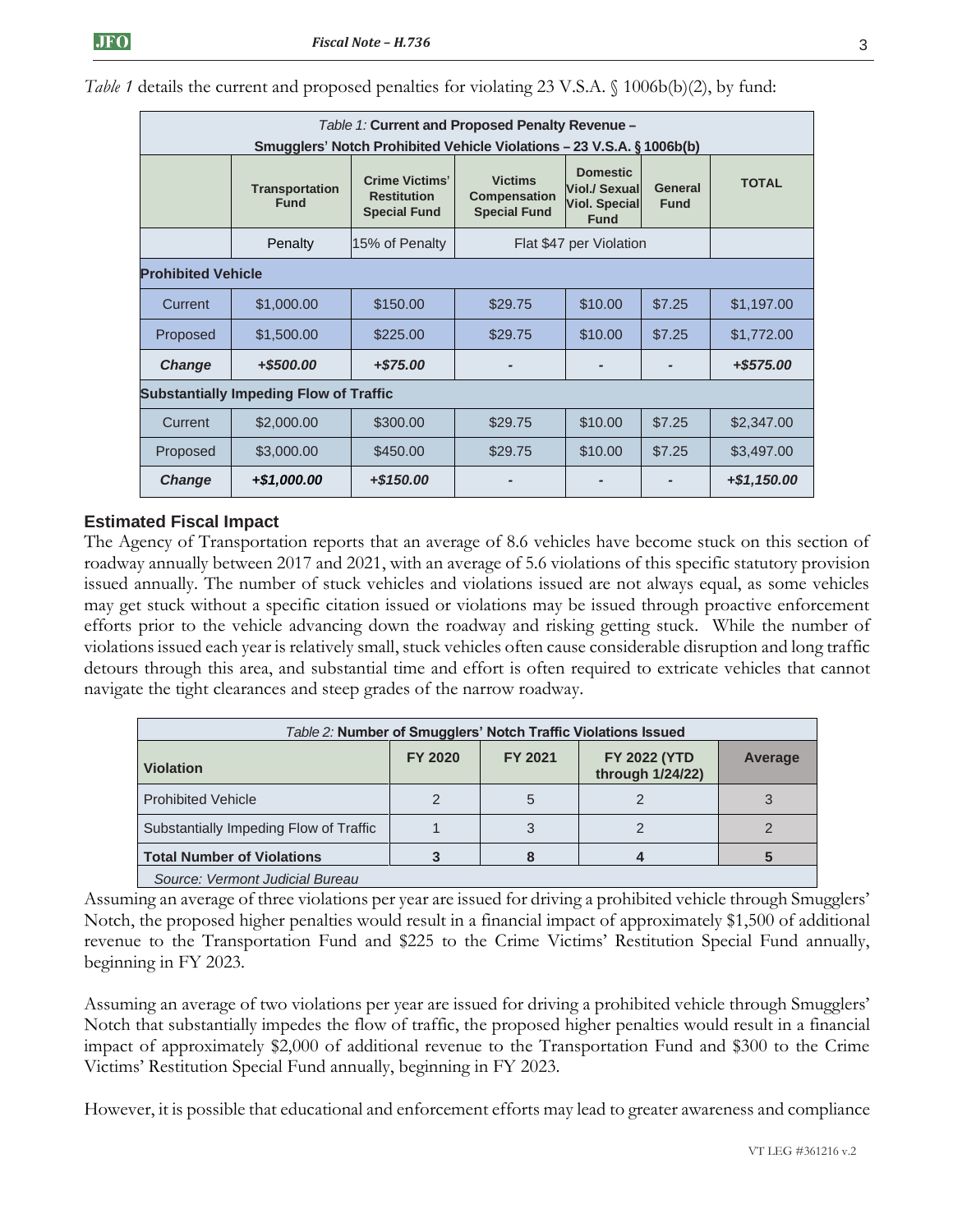of the vehicle restrictions in Smugglers' Notch and different levels of violation issuance in the future.

#### Sec. 48: New Traffic Violation for Excessive Weight on Covered Bridges

Section 48 proposes to create a new traffic violation with a heightened penalty for operating a vehicle in excess of the legal weight limits designated for a covered bridge. Currently, [19 V.S.A. §](https://legislature.vermont.gov/statutes/section/19/003/00315) 315 authorizes a fine of not more than \$200 (\$300 for each subsequent offense) for operating a vehicle exceeding the weight limit prescribed on a restricted bridge. Section 41 of the bill proposes to repeal this provision in Title 19, and Section 48 replaces it with a new traffic violation in Title 23 specific to covered bridges punishable by a civil penalty of \$1,500, with a \$2,000 penalty if the violation substantially impedes the flow of traffic. The penalties shall be doubled for second or subsequent violations within a three-year period. Data was unavailable at the time of publication for how many violations have been issued under the Title 19 provision specific to covered bridges in recent years, therefore the fiscal impact of this provision is unknown but likely de minimis. Any funds received from violating this new Title 23 provision would be allocated to the funds of State government as outlined in *Table 1*.

#### Sec. 51: EVSE Fees Sunset Extension

Section 51 proposes to amend  $\Delta ct$  59 (2019) to extend by three years the July 1, 2022 sunset contained in  $32$ [V.S.A. §](https://legislature.vermont.gov/statutes/section/32/007/00604) 604 on State agencies' and departments' authority to establish and collect fees from the public use of their electric vehicle supply equipment (EVSE).

32 V.S.A. § 604 permits any agency or department that owns or controls EVSE to establish, set, and adjust fees for the use of that EVSE. The fees may be established at less than costs, to cover costs, or equal to the retail rate charged for the use of EVSE available to the public. Fees collected shall be deposited in the same fund or account within a fund from which the electric operating expense for the EVSE originated. Note that this language does not apply to privately owned EVSE operating through public-private partnerships.

Up to this point, the installation of agency EVSE has been limited in scope and primarily paid for through fleet funds or targeted appropriations, and electricity and maintenance fees have been paid through internal service funds. As of January 2022, neither the Agency of Transportation nor the Department of Buildings and General Services has established or collected fees under the authority of 32 V.S.A. § 604, as there are currently few of these sites in operation, and there are significant administrative and technological issues with implementing a fee for their public use. This provision of the bill, therefore, would have no impact on current State revenues. This provision would, however, allow State agencies and departments to establish and collect fees for the public use of EVSE that they own or control for three years beyond July 1, 2022.

As State agencies and departments continue to plan for deploying EVSE statewide, and as additional privately operated EVSE sites come online, it is possible that agencies will seek to implement fees in the future to help with cost recovery from employees and/or members of the public. Section 52 requires an annual report to be filed by the Agency of Transportation, in consultation with the Department of Buildings and General Services, to provide updates on the State's efforts to collect fees for the use of EVSE under State ownership or control.

#### Sec. 54: 19 V.S.A. § 22 Technical Correction

Section 54 proposes to repeal  $\underline{19 \text{ V.S.A. } \S 22}$ , which establishes a fine of \$100 per day for violations of  $\underline{19}$ V.S.A.  $\&$  21(c). However, 19 V.S.A.  $\&$  21(c), which formerly authorized the Agency of Transportation to make rules for the use of parking places and picnic grounds within the limits of State highways, was previously repealed in Act 164 (2007). As the underlying statutory violation was previously repealed, the language contained in 19 V.S.A. § 22 that established the penalty for violating that provision is no longer necessary. This language is a technical correction proposed by the Agency of Transportation and is not expected to have any fiscal impact.